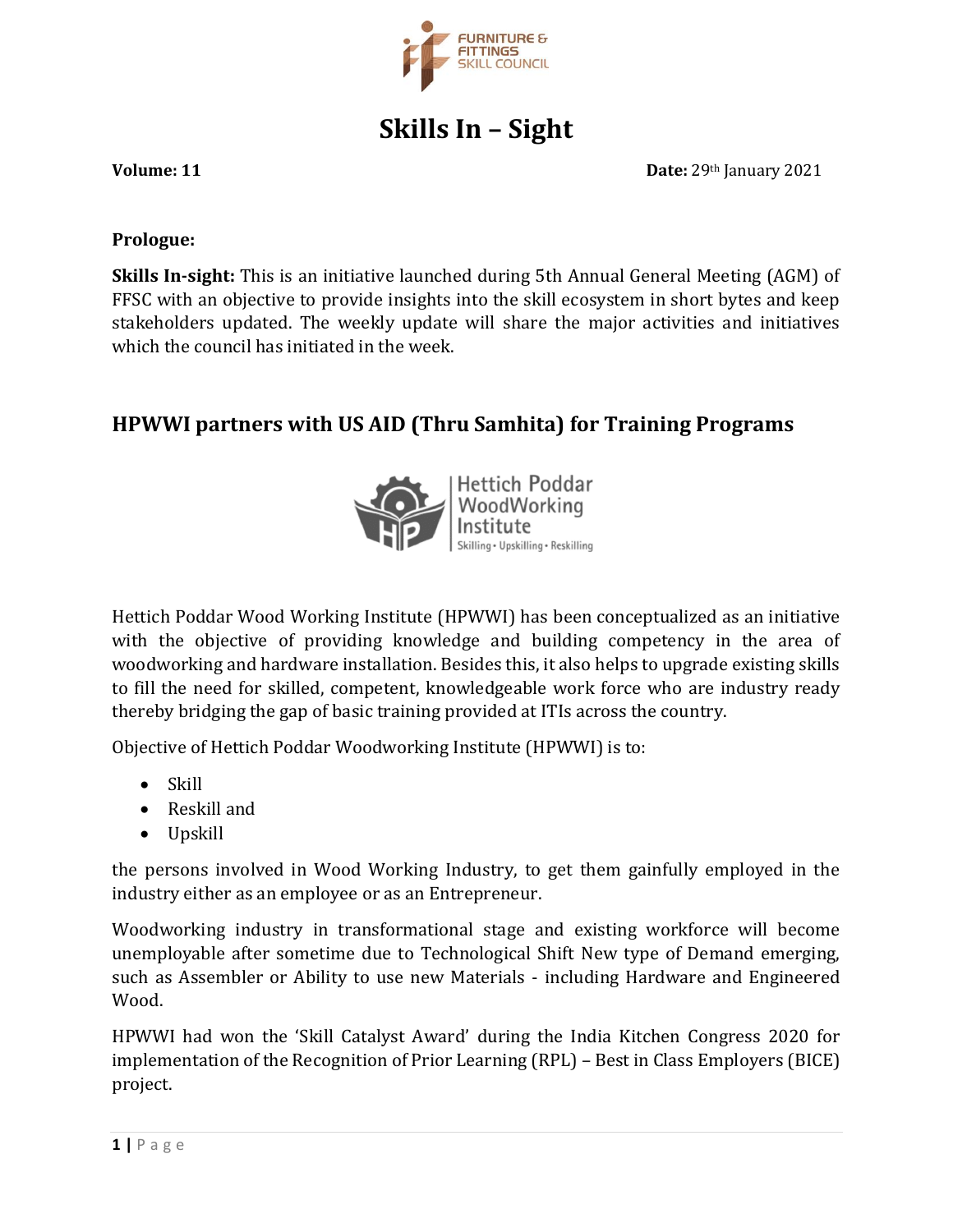

HPWWI supported by Hettich India has recently partnered with US Aid represented by Samhita to initiate training projects.



The aim of the project is to facilitate the financial support for training programs which enable daily wage earners to earn a livelihood. HPWWI will shortlist and train candidates in carpentry and after successful training will offer them job. The training, food and stay is free of cost for the candidates during the training period.

## **New members and partnerships by FFSC**

FFSC has partnered with various industry partners and associations over the past few months, we share below a brief introduction of the new partnerships.

### **Industry Members:**

• **Installco WIFY Technologies Pvt. Ltd.**



WIFY is a Technology enabled installation service company which provides end to end modular furniture installation services which include Kitchens, wardrobes, beds and other modular furniture backed by workmanship warranty of 1 year.

• **Swakritii Creations**



Located at the heart of Salt Lake, Kolkata, the Swakritii studio is spread over an area of 2500 sq feet. They strive to be the one stop destination for all the interior styling and renovating needs from window dressings and designer floorings to wall coverings and furniture.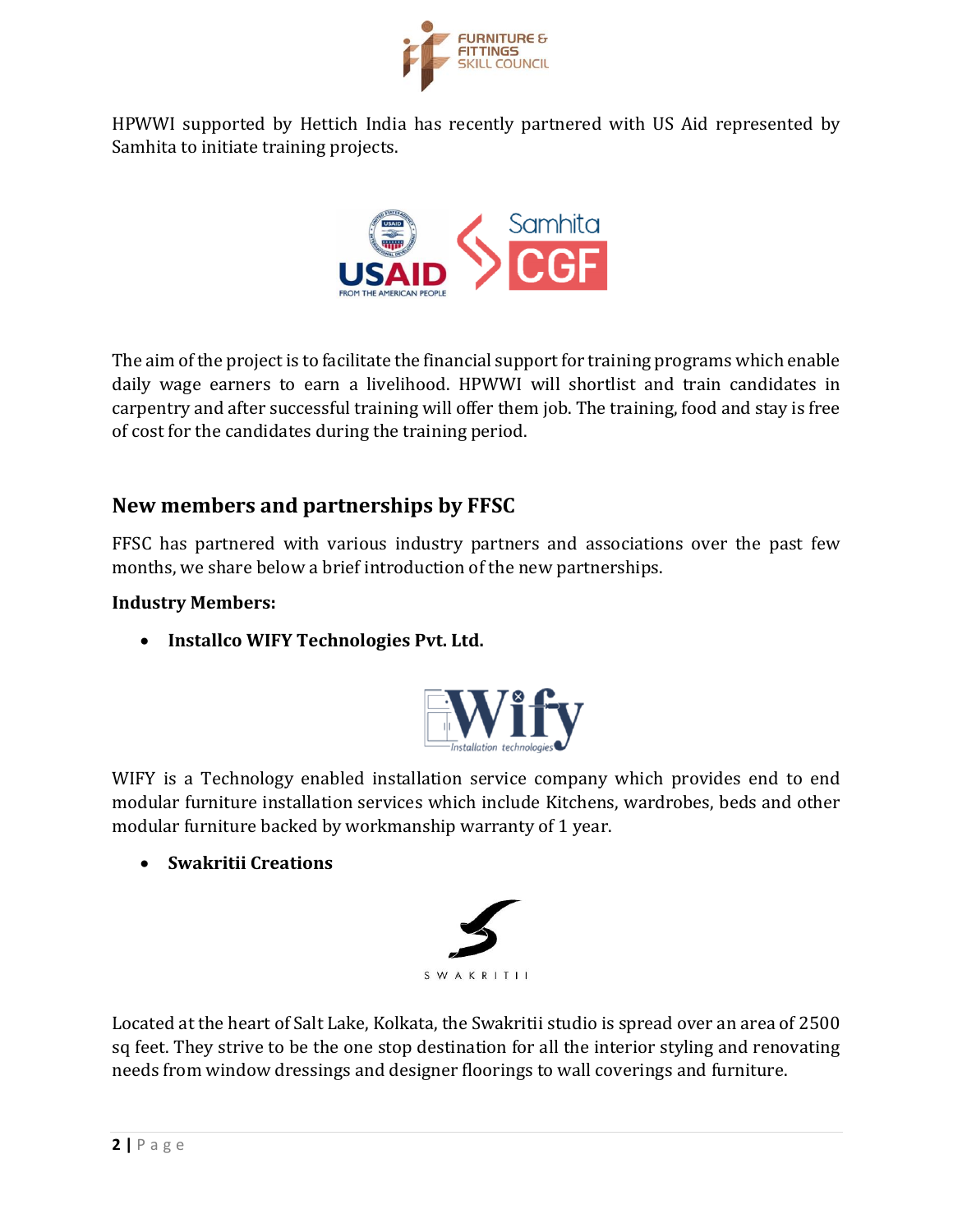

• **Dryads Woodworks**



Dryads wood works has been established as a Manufacturer cum Service providing Industry in Jammu and Kashmir. Our traditional business model is based on the Saw Mill and Timber Marchant, Now Dryads wood works takes part in furniture & fitting business in J&K.

#### **Associations:**

Core agenda of FFSC's partnership with the industry associations is to increase the participation of industry in standard development, training infrastructure & development support, training implementation and career management initiatives of FFSC for provision of employment opportunities to trained people.

• **Indian Laminate Manufacturer's Association (ILMA)**



FFSC has undergone a MOU with ILMA (Indian Laminate Manufacturer's Association) as a part of increasing its outreach to Industry in order to enhance the Industry's participation in Skill Ecosystem. ILMA is the only association in India which has +115 members PAN India focusing the pre lam, particle boards and medium density fiber board manufacturers. people.

• **Association of Indian Panel Board Manufacturers (AIPM)**



FFSC has undergone a MOU with AIPM (Association of Indian Panel Board Manufacturers) as a part of increasing its outreach to Industry in order to enhance the Industry's participation in Skill Ecosystem. AIPM has 70 particle board manufacturer, 9 MDF manufacturer and 17 organised members spread across PAN India.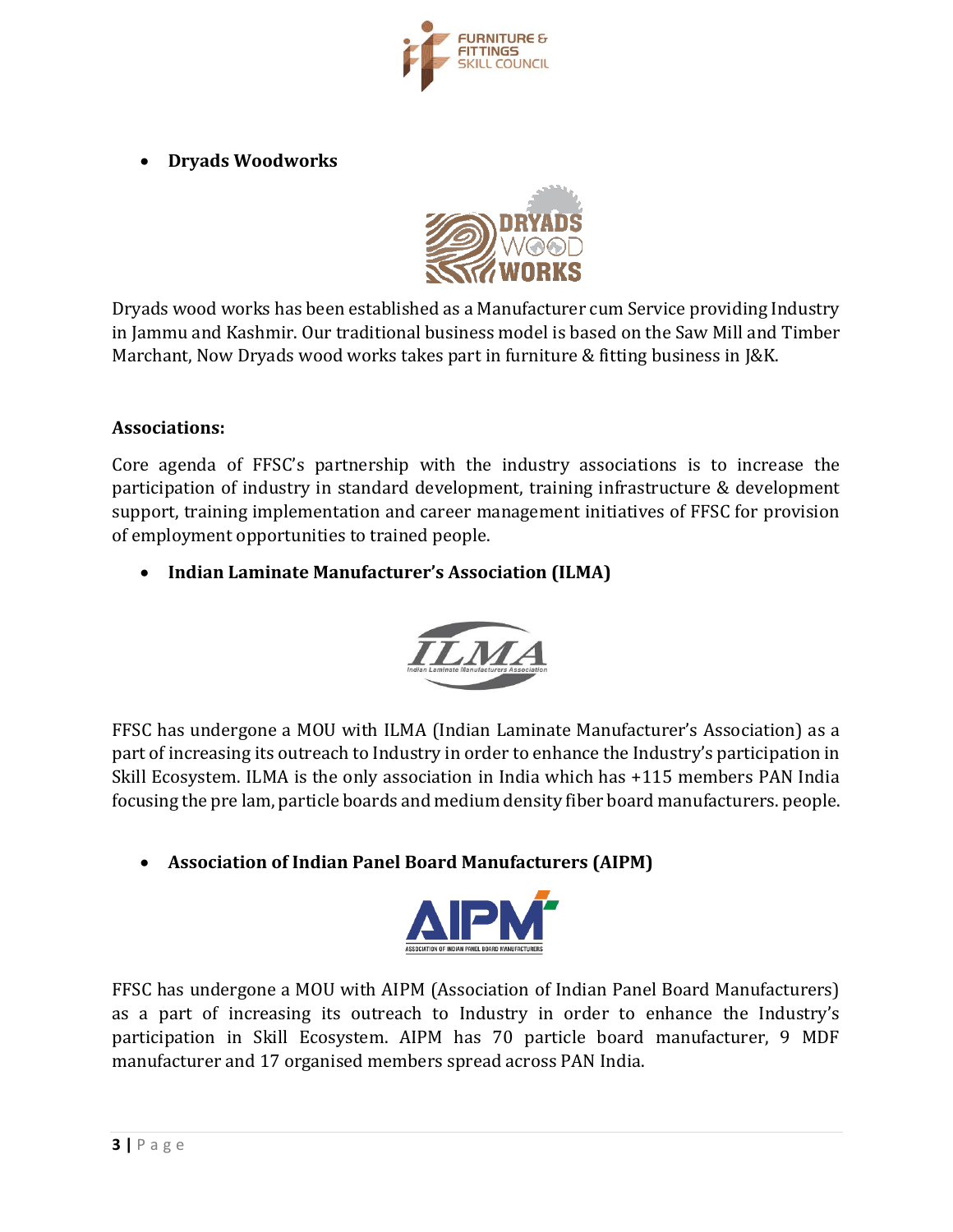

• **Aurangabad Furniture and Engineering Work Cluster (AFEWC)**



FFSC has undergone a MOU with AFEWC (Aurangabad Furniture and Engineering Work Cluster) as a part of increasing its outreach to Industry in order to enhance the Industry's participation in Skill Ecosystem. AFEWC is the association of manufacturers of steel, wooden and modular furniture manufacturers with +100 members based out of Maharashtra.

## **Skill Ambassador Campaign: Recognition of Prior Learning (RPL)**

FFSC sessions in the last phase are ongoing in various locations for **Assistant and Lead Carpenters** with participation from Industry and Academic experts who attend online via video conferencing.

FFSC Team takes the **orientation session** for the candidates by covering the introduction of the skilling ecosystem, COVID-19 protocols to be followed, soft skills, details of the PMKVY scheme its benefits and opportunities through RPL certification.

| <b>SAC RPL 1 Training</b> |       |
|---------------------------|-------|
| Total trained this year   | 17500 |
| <b>Trained this week</b>  | 1858  |
| <b>Till Last Update</b>   | 15642 |

#### **Orientation Sessions:**



**Location:** Bikaner, Rajasthan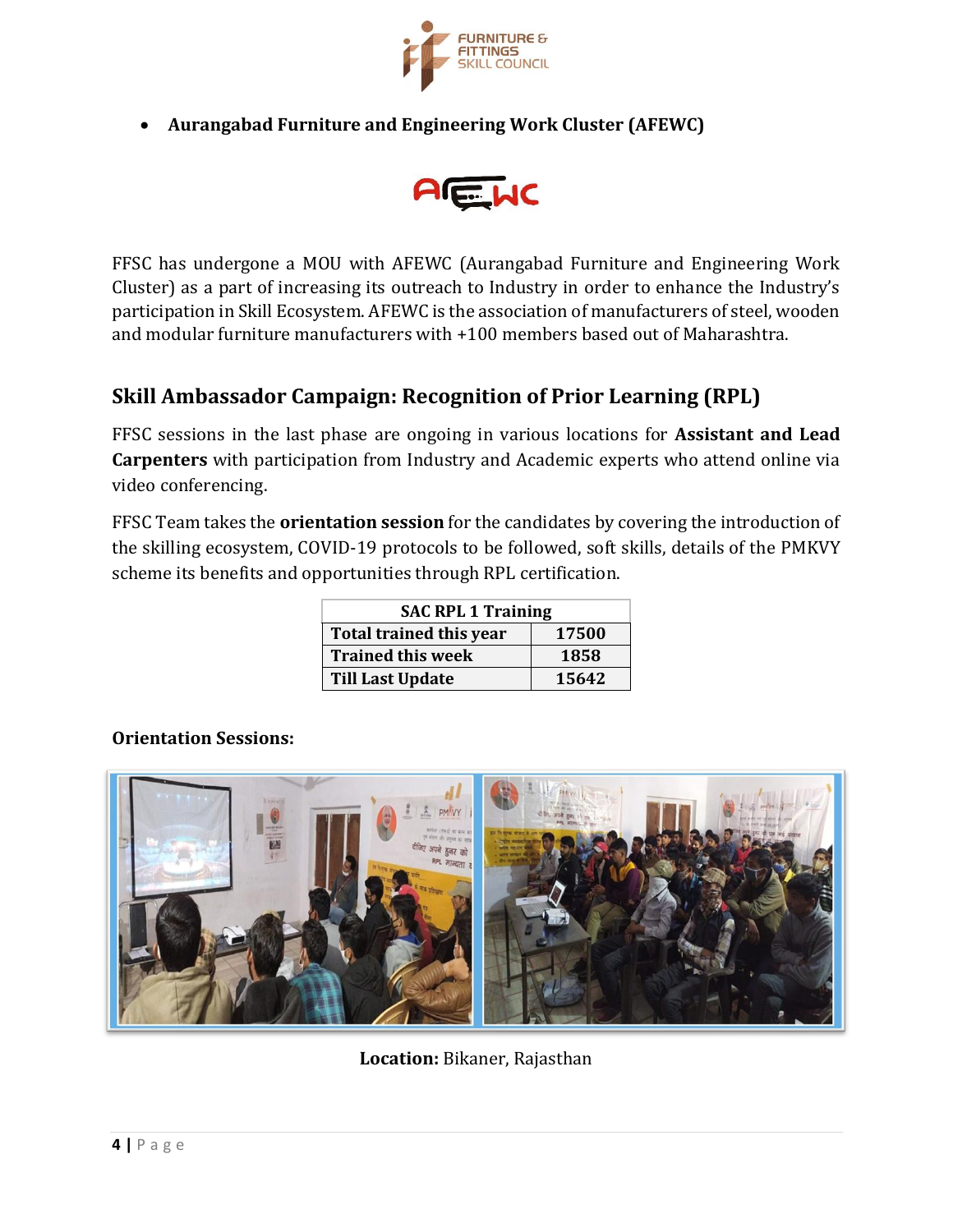



**Location:** Hanumangarh, Rajasthan

## **Assessment Sessions:**

Assessment for the candidates conducted online through mobile phones/tablets to attain RPL certification.

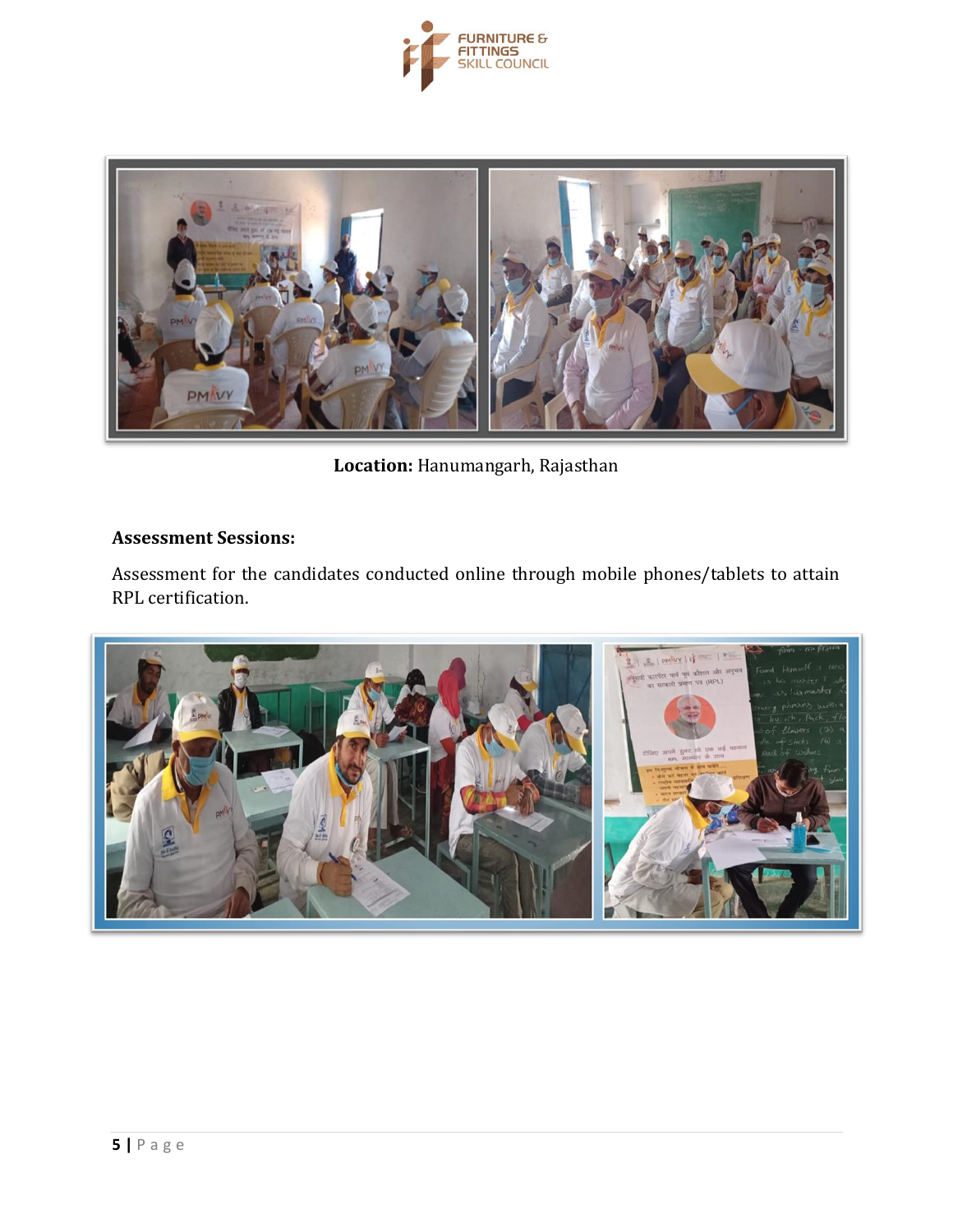

## **Projects under Ministry of Social Justice and Empowerment (MoSJE)**

#### **Industry Orientation session**:

An Online Industry Orientation session was conducted by Ms. Priyanka Bhatia, Narsi Interiors Infrastructure Pvt Ltd, Mumbai on 27/01/2021 Candidates from the following training batches joined the session:

- 1. STT candidates of NSKFDC scheme 2021\_Jhalawar\_Rajasthan
- 2. RPL candidates of NBCFDC shceme 2021 Banaskantha, Gujarat.





The candidates were briefed by Ms. Bhatia about the importance of safety measures in the carpentry work. He emphasized the safety measures to prevent unnecessary illness or injuries at the workplace. Various safety equipment was also discussed during this meeting.